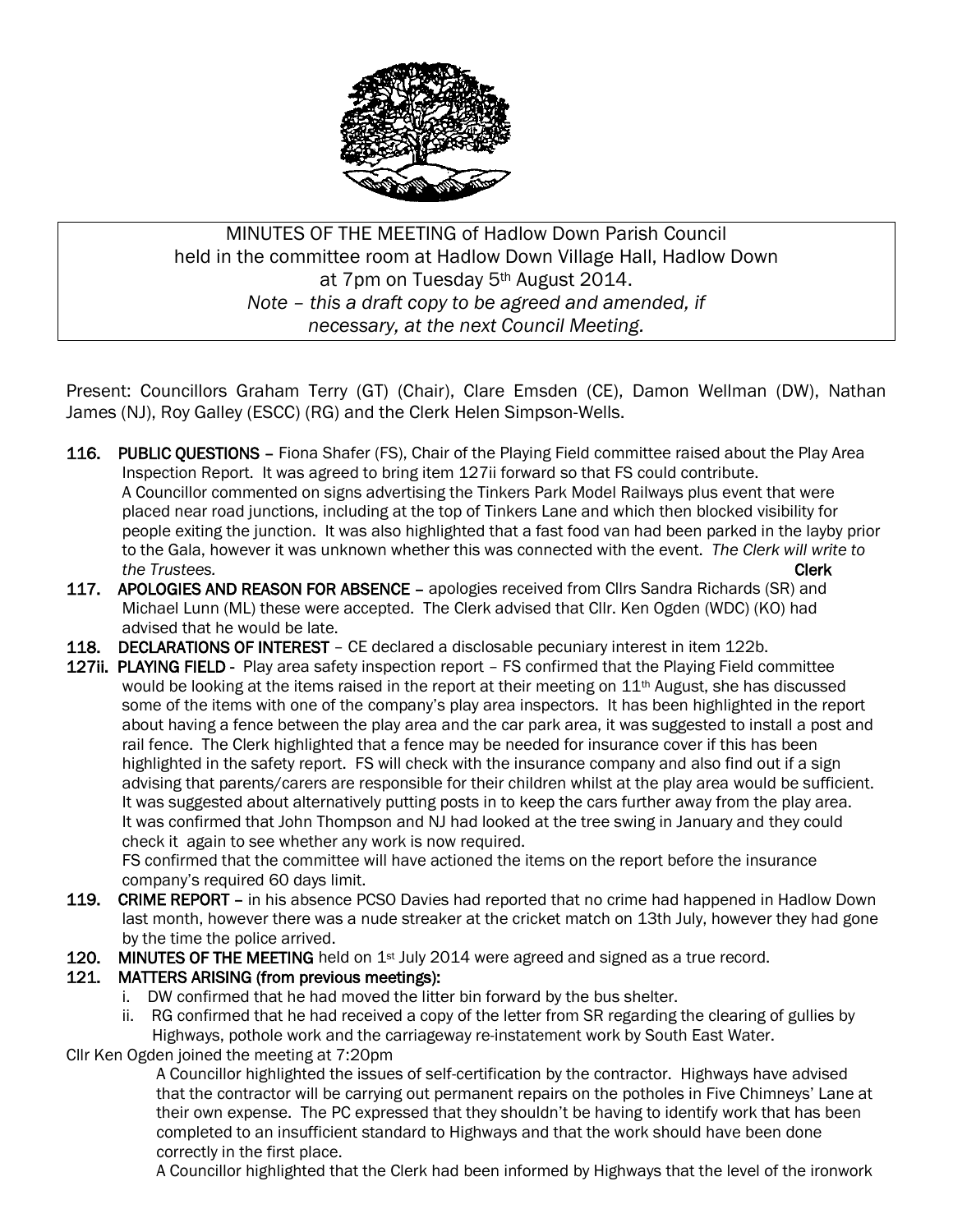compared to the level of the new road surface in Hastingford Lane was within tolerance. The Councillor took photos of a number of areas with measurements which were then forwarded to Highways. They have now confirmed that they will be undertaking further works to raise the ironworks as they are outside their tolerances. Also one patch that was included in the original instructed work wasn't actioned and will be completed at the cost of the contractor. The Clerk has raised the concern with Highways that a Parish Councillor had to identify the problems. Highways have confirmed that it was a self-certification contract and they have expressed their dissatisfaction to the contractor.

- iii. RG advised that he hadn't received a letter from SR however he had received a letter from a resident. The Parish Council (PC) expressed concern that at the time of the Broadband launch event that superfast broadband wasn't live in Hadlow Down and that some people would never be able to connect to it unless the cabling to properties was changed. *RG considered it to be a communication issue and will speak to those concerned at ESCC.*  $\blacksquare$
- iv. NJ confirmed that he hadn't yet spoken to the Emergency Planning committee about the 1st aid training, he is hoping to have a meeting with them this month and *will raise it with them then*. NJ
- v. Rural Services Network questionnaire on rural housing *– NJ confirmed that he needed to pass this on* to ML. The Clerk queried the closure date for responses. **MLART MEAN** ML/NJ
- vi. The Clerks Report was sent to Councillors with the agenda updating them on her action points, this included:
- a. Highways have confirmed that the signs have been cleaned. The Clerk asked that she be informed of any that have been missed. They have advised that the grips and gullies in Wilderness Lane were dealt with during the road closure and they will investigate about the reinstatement of the verges. Highways will be cutting the hedgerow at the top of Waghorns Lane.
- b. WDC have confirmed that there are 2 applicants on the housing register for Hadlow Down.
- c. The letter confirming the extension of the lease for the playing field has been signed by 2 Councillors and 2 playing field trustees.

### 122. PLANNING:

#### a. APPROVED APPLICATIONS:

- i. WD/2014/0990/F THE OASTS, BROADREED FARM, CRIERS LANE Partial conversion of existing garage to provide home office as ancillary accommodation to the existing dwelling.
- ii. WD/2014/1005/F GREYSWOOD FARM, HOWBOURNE LANE Double garage and log store.

#### b. PLANNING MATTERS:

- i. The Clerk had received a further complaint from a resident regarding the noise from the motorbikes at Five Chimneys Farm. The Clerk updated the PC on the communication she had with Planning Enforcement, the track requires planning permission and they have written to the landowner requesting that the land be put back to its original condition. If the land is used for more than 28 days by motorcyclists it would need a change of use. It has been confirmed that any complaints regarding the noise should be reported to Environmental Health at Rother District Council.
- 123. REPORTS FROM CLLR. ROY GALLEY, ESCC & CLLR. KEN OGDEN WDC. RG advised that ESCC councillors have had a meeting to discuss performance measures and will be looking at projects and cuts for 2015. KO advised that due to changes to the planning rules people no longer have to let a building prior to asking for it to be changed to residential use. He has been working on the Streets Ahead project and will bring a brochure on this to a PC meeting.
- 124. BANK RECONCILIATION: -for July 2014 was agreed and signed. The Clerk will arrange for a further signatory to sign it. *DW will chase Barclays about the request to add him as a signatory.* DW

#### 125. OTHER FINANCE MATTERS :

- i. The following payments that were signed at the last meeting: Printmonger Media £150.00 for printing of newsletter; Hadlow Down Village Hall £200.00 hire of hall; The Royal British Legion £79.00 wreaths for WWI commemorative event, were ratified at this meeting.
- 126. VILLAGE FAYRE– *GT confirmed that he was able to provide a gazebo. NJ/GT to provide a table, GT & HSW to set up. Rota for manning the stall agreed.* ALL

### 127. PLAYING FIELD:

- i. Restriction on Playing Field registration the Clerk advised that she had spoken with the Solicitor and he had advised not to have a charge on the Land Registry entry but to have a restriction which will have standard wording and the PC should be sent a form of agreement. Sports England have confirmed that they will provide details of the legal wording in due course. The Clerk recommended and it was agreed that the PC await the wording from the Playing Field committee.
- 128. NEW COMMUNITY CENTRE GT confirmed that the public meeting had been held and the Village had approved the CIO. A Councillor advised that the village should have been told prior to the meeting what they were going to vote on as more people would have turned up. *GT advised that he would pass this*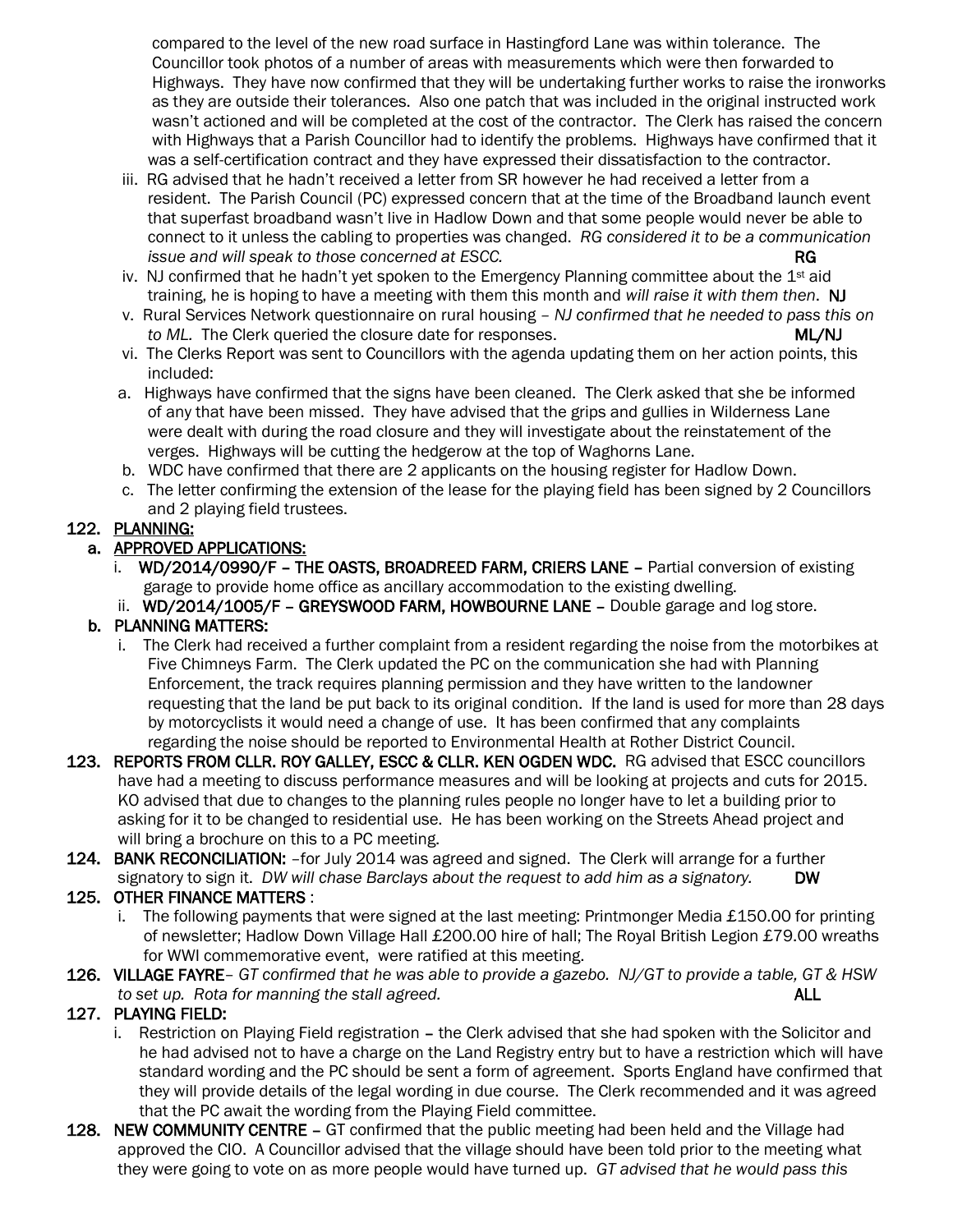*comment on to the committee.* GT

 A Councillor advised that a further public meeting would be held showing the plans for the new Community Centre.

- 129. RISK ASSESSMENTS c/f to the next meeting as ML not available to report on the outcome.
- 130. STANDING ORDERS c/f to the next meeting.
- 131. PARISH PLANNING PANEL the PC agreed for DW to be appointed as the Buxted area representative on the Parish Planning Panel.

## 132. HIGHWAYS AND RIGHTS OF WAY MATTERS:

- i. Hastingford Lane update provided at item 121ii. It was confirmed that some of the gullies are blocked with mud, the *Clerk will update ML who is checking the gullies in this area.* Clerk
- ii. Parking on footpaths it was highlighted that vehicles are parking on the footpath on Main Road east of School Lane, this affects visibility for those exiting School Lane and a pushchair would not be able to get past. A Councillor has spoken to one of the residents. It was confirmed that at the recent police Local Action Team (LAT) meeting one of the three month priorities for the police is parking on pavements. It was agreed that the Clerk would write to the residents of the cottages advising them of the problems being caused and that vehicles cannot park on the pavement. KO highlighted that he had previously raised that the PC could take over parking for their area and issue tickets.
- iii. Correspondence regarding knotweed and gullies the Clerk had been contacted by a resident regarding a blocked gully on footpath 27c between Hut Lane and Waghorns Lane which has resulted in water overflowing into a field. She has written to the Rights of Way team requesting that the gully be inspected, they have confirmed that if it is their responsibility they will clear it. The resident also highlighted that knotweed that originated from the footpath has spread into their field. The Rights of Way Team have confirmed that if the knotweed has affected the footpath surface the Rangers will clear it.

## 133. REPORTS FROM COUNCILLORS (COUNCIL MATTERS AND OUTSIDE BODIES):

- i. Cllr. Clare Emsden advised that Byway 24 (Green Lane from Main Road to Dog Kennel Lane) will be closed from 27<sup>th</sup> August for 10 days in order that the surface can be repaired. Once the work is completed it will remain closed to equestrians and motor vehicles to allow the surface to consolidate.
- ii. Cllr Nathan James advised that the police had been undertaking speed checks near the end of Hall Lane, they arrested a driver, however the person's car was left blocking the way in Hall Lane. *The Clerk will inform PCSO Davies.* Clerk
- iii. Cllr Damon Wellman advised that speeding motorbikes on Sunday mornings were highlighted at the LAT meeting. The police would like to see more areas involved in Speedwatch. There has been some police monitoring however they do not have the resources required. A Councillor highlighted that at a meeting with Katy Bourne, the Sussex Police and Crime Commissioner, they were advised that resources would be put into speed monitoring. KO confirmed that he had reported motorbike riders to Operation Crackdown and this had resulted in a reduction of speeding motorbikes. DW advised that the landowner of the new gateway onto the field off of Main Road has promised to put in a planning application for the entranceway.
- iv. Cllr. Graham Terry advised that the Village Hall Committee had a meeting on  $6<sup>th</sup>$  August 2014.
- v. The Clerk advised that she had reported the condition of School Lane to Highways and has requested that it be repaired/replaced.

## 134. CLERK'S MATTERS:

- i. The Clerk's hours were agreed and signed
- ii. The Clerk's update from the Legal & Finance Day had been sent to Councillors prior to the meeting. She has included the changes in the new standings orders. The Clerk confirmed that NJ and CE will need to verify the bank reconciliation on a quarterly basis and at the end of the financial year, she will give them guidance on what is required. The *Clerk will produce a draft Scheme of Delegation for approval.* Clerk
- 135. ACCOUNTS FOR PAYMENT the following payments were agreed and cheques were signed, the Clerk will arrange for a second signatory to also sign the cheques:
	- i. Helen Simpson-Wells. Salary £798.44 includes £13.50 mileage and £4.79 expenses, £620 already paid by standing order, therefore cheque raised for £178.44.
	- ii. Wealden District Council £73.56 dog bin emptying. The cheque was raised for £328.08 as the litter bin invoice for £254.52 was received after the agenda was issued, to be ratified at the next meeting.
	- iii. Playsafety Limited £99.60 play area inspection.
	- iv. SSALC Limited £33.00 Councillor packs.
	- v. Compact Cutting £168.00 maintenance of the burial ground.
	- vi. AJW Grounds Maintenance Services £120.00 play area maintenance.